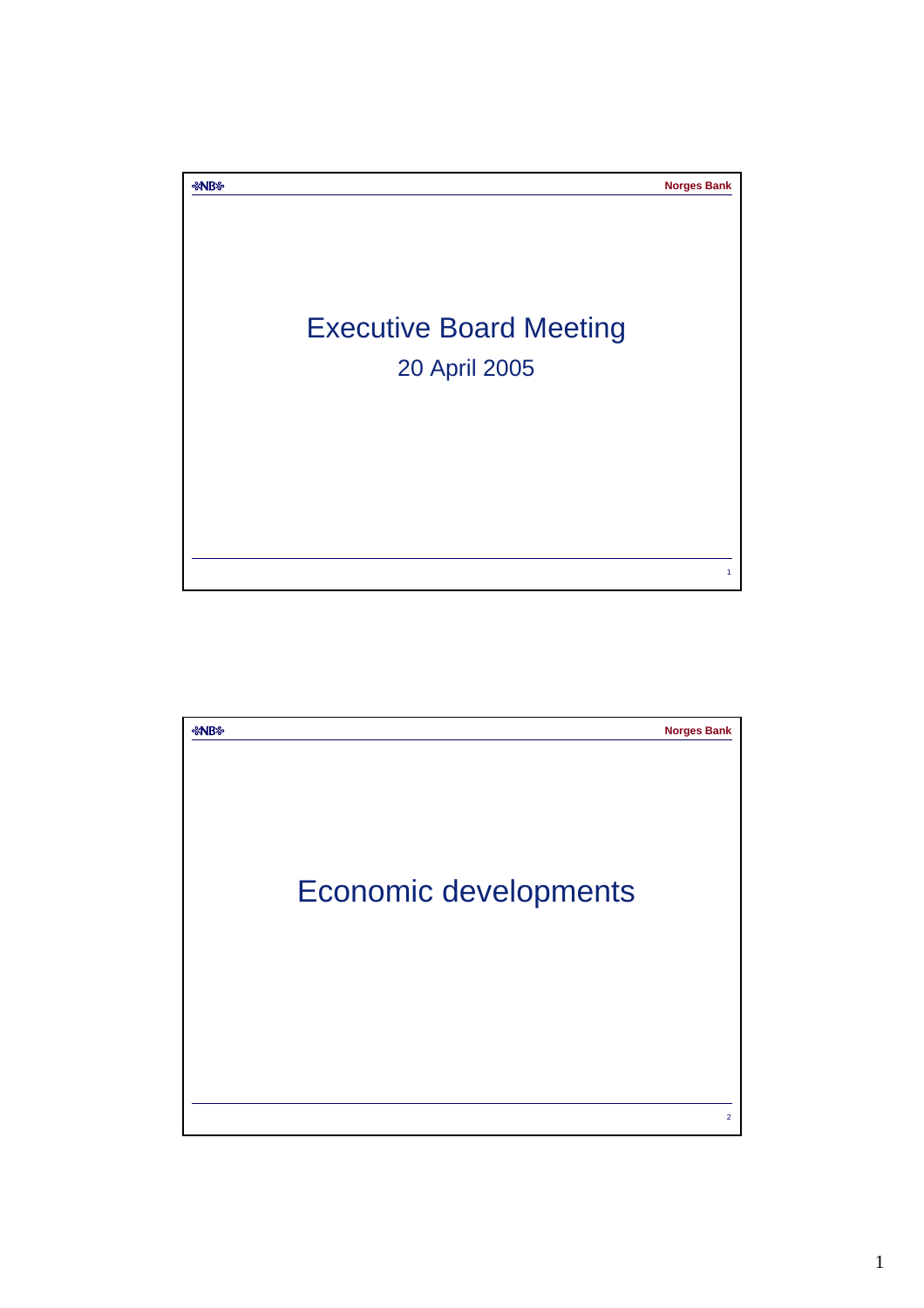

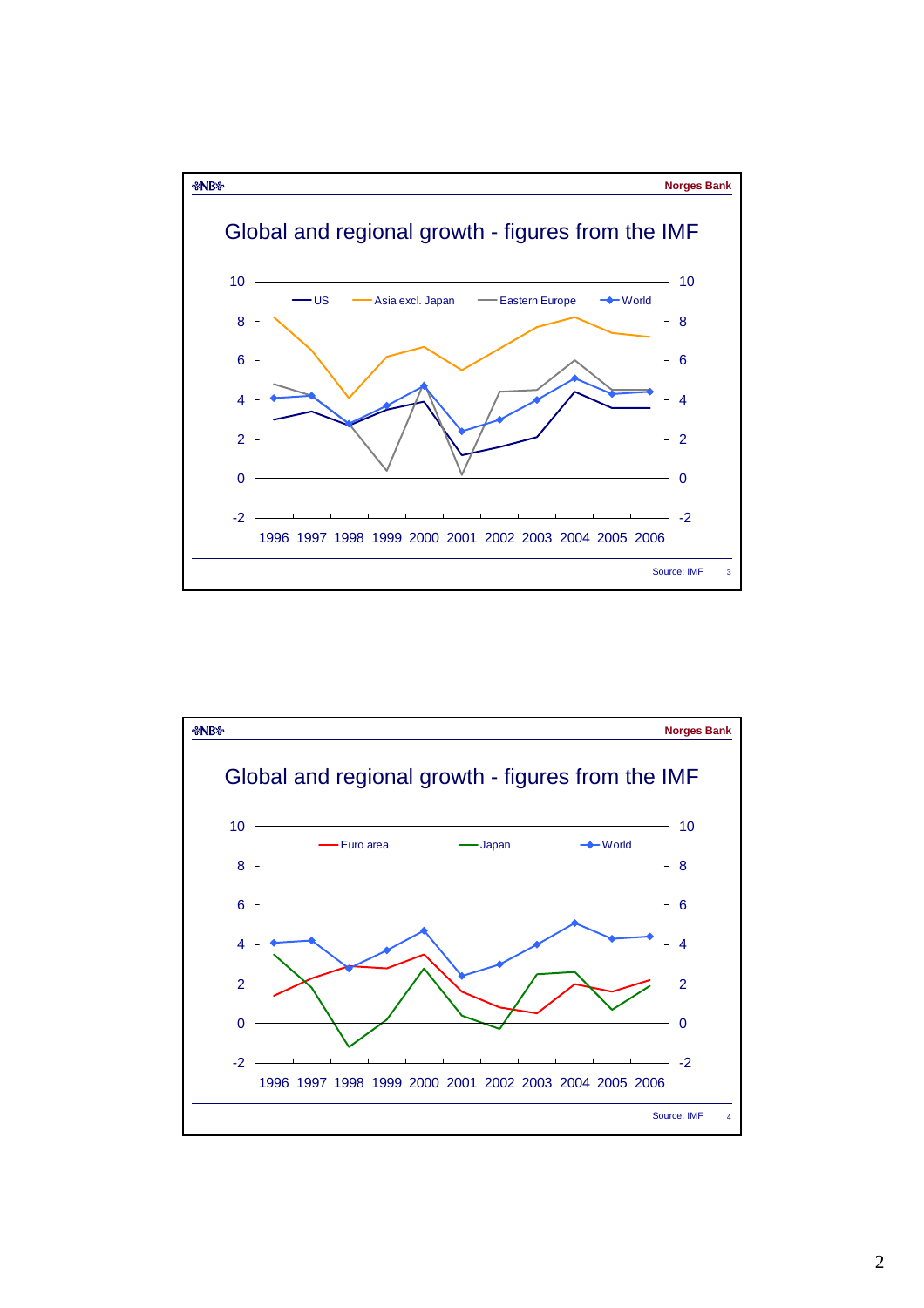

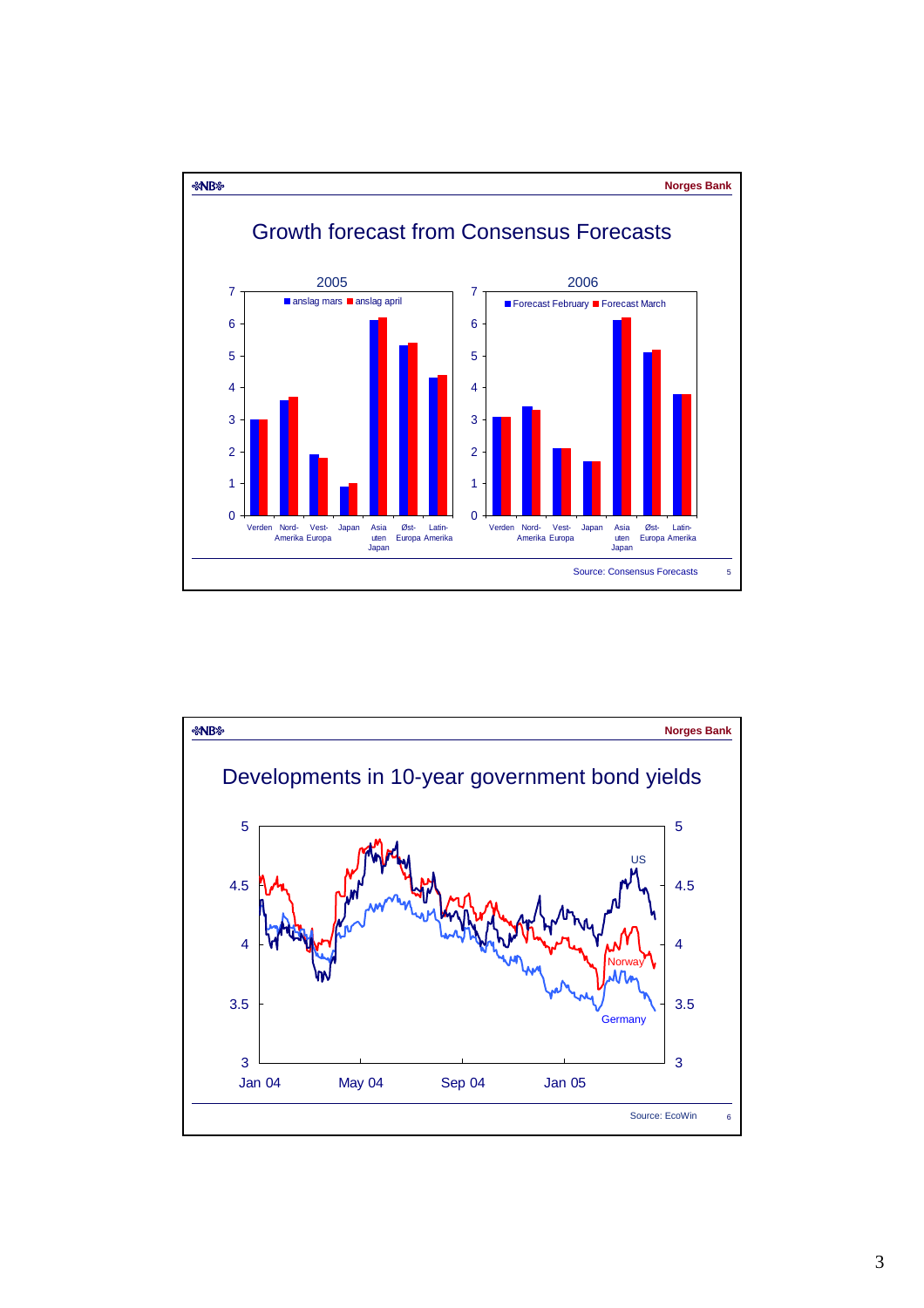

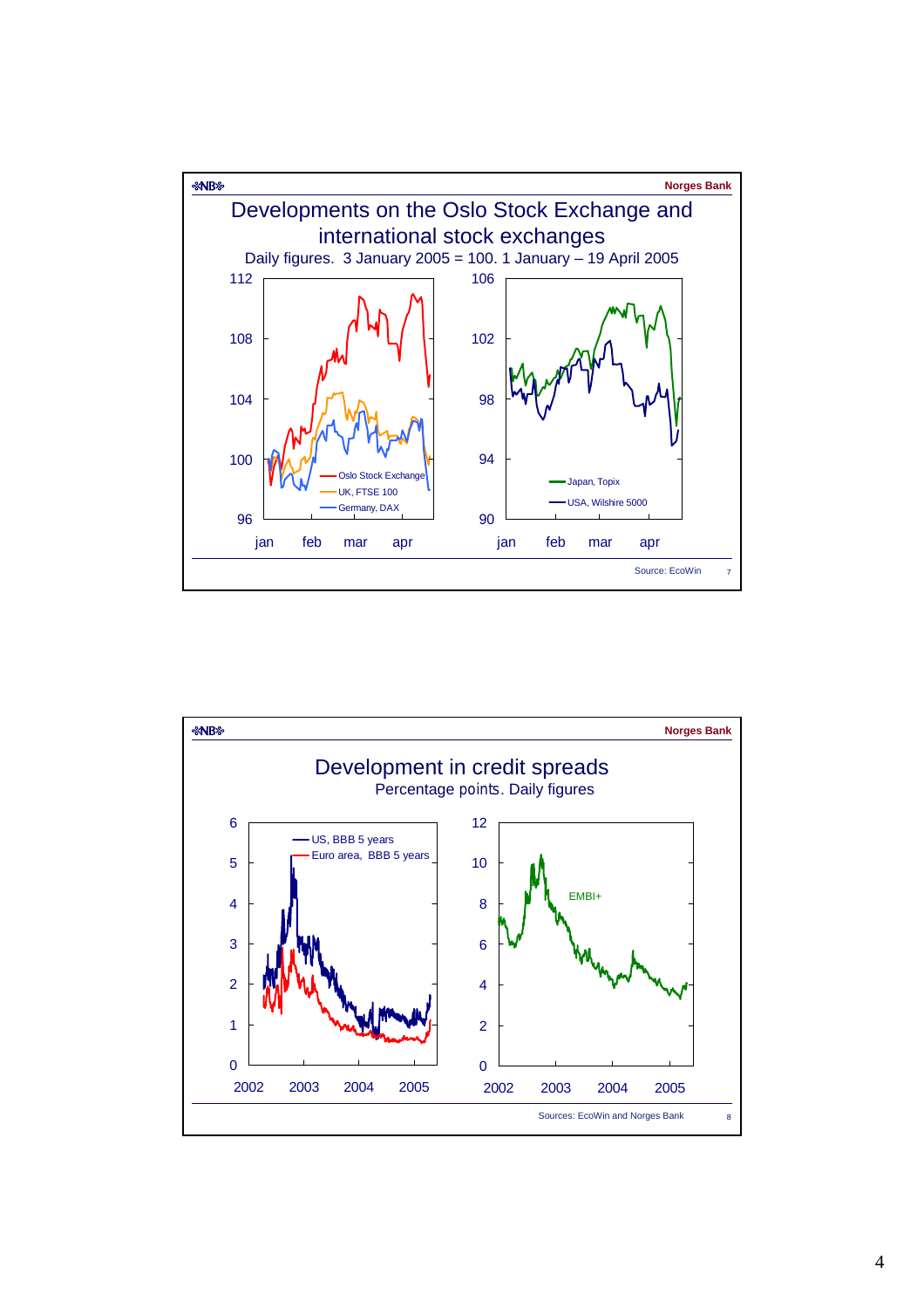

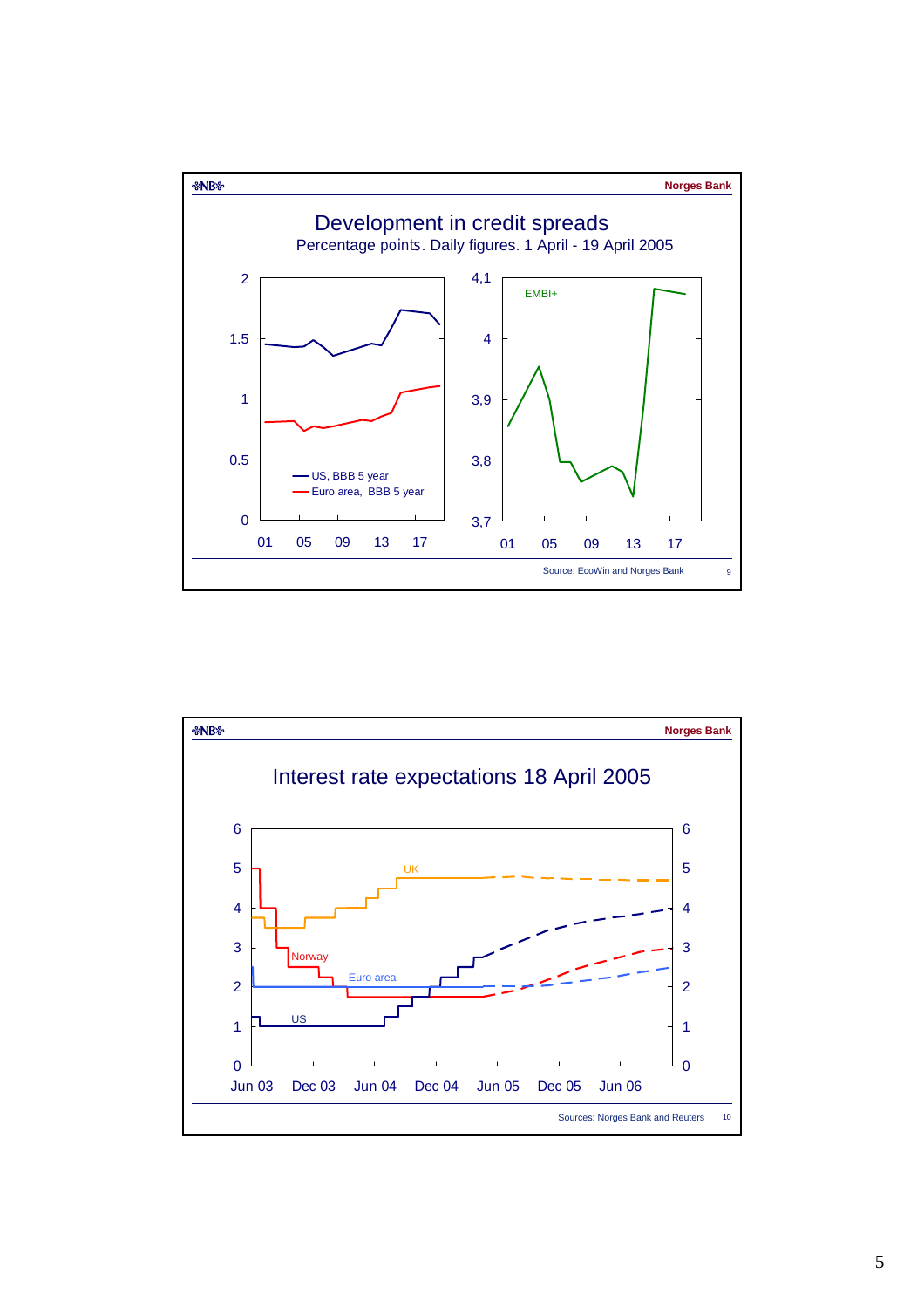

| Interest rate increases in this business cycle |                                        |                             |                            |                                     |
|------------------------------------------------|----------------------------------------|-----------------------------|----------------------------|-------------------------------------|
|                                                | <b>First interest</b><br>rate increase | Key rate at<br>lowest level | <b>Current key</b><br>rate | <b>Change since</b><br>lowest level |
| Iceland                                        | 06.05.2004                             | 5.30                        | 9.00                       | 3.70                                |
| <b>New Zealand</b>                             | 29.01.2004                             | 5.00                        | 6.75                       | 1.75                                |
| <b>UK</b>                                      | 06.11.2003                             | 3.50                        | 4.75                       | 1.25                                |
| <b>US</b>                                      | 30.06.2004                             | 1.00                        | 2.75                       | 1.75                                |
| <b>Australia</b>                               | 08.05.2002                             | 4.25                        | 5.50                       | 1.25                                |
| Canada                                         | 08.09.2004                             | 2.00                        | 2.50                       | 0.50                                |
| <b>Switzerland</b>                             | 17.06.2004                             | $0.00 - 0.75$               | $0.25 - 1.25$              | 0.50                                |
| Euro area                                      |                                        | 2.00                        | 2.00                       | 0.00                                |
| <b>Sweden</b>                                  |                                        | 2.00                        | 2.00                       | 0.00                                |
| Japan                                          |                                        | Close to zero               | <b>Close to zero</b>       | 0.00                                |
| Trading partners <sup>1)</sup>                 | 06.05.2004                             | 2.02                        | 2.32                       | 0.30                                |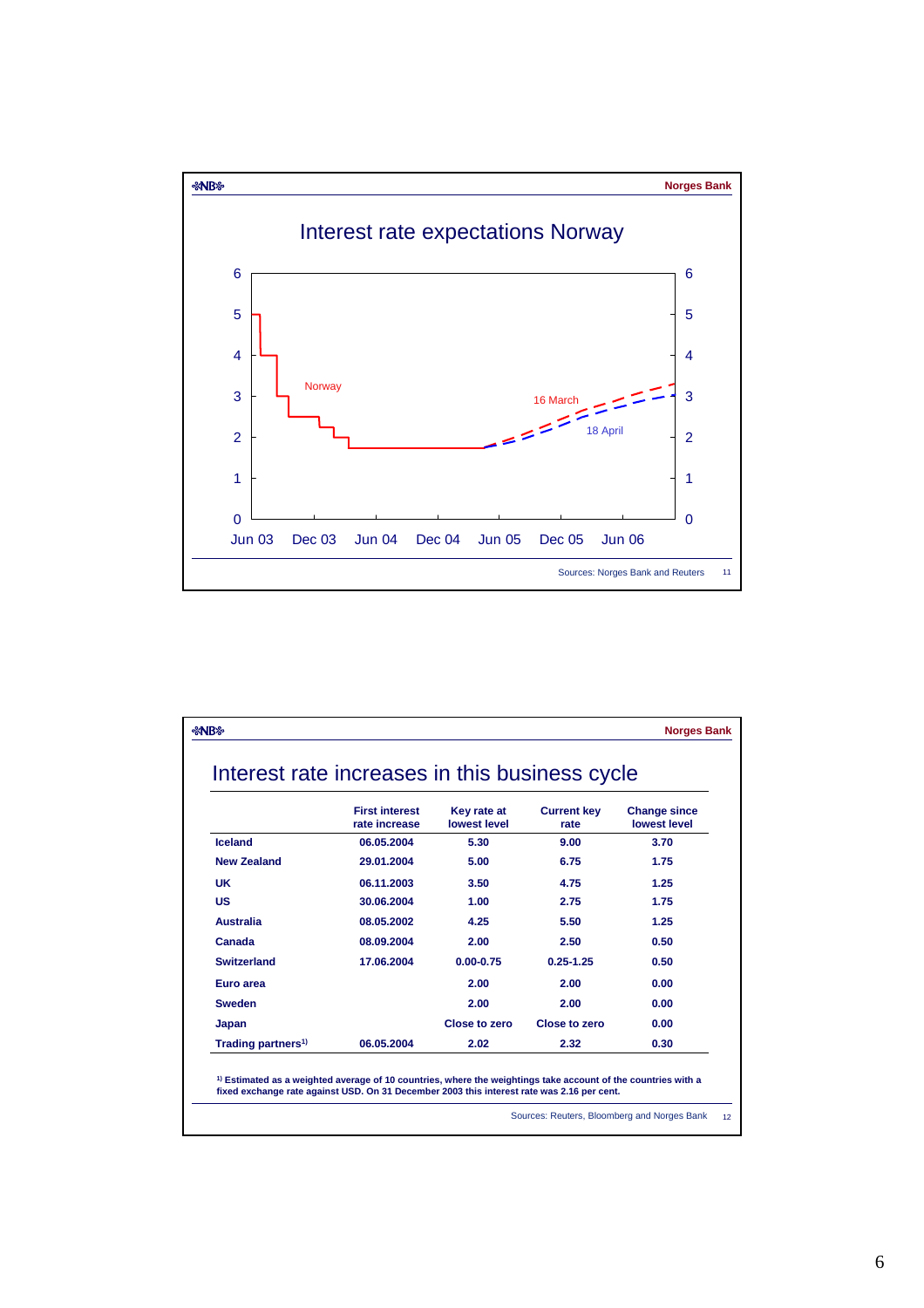

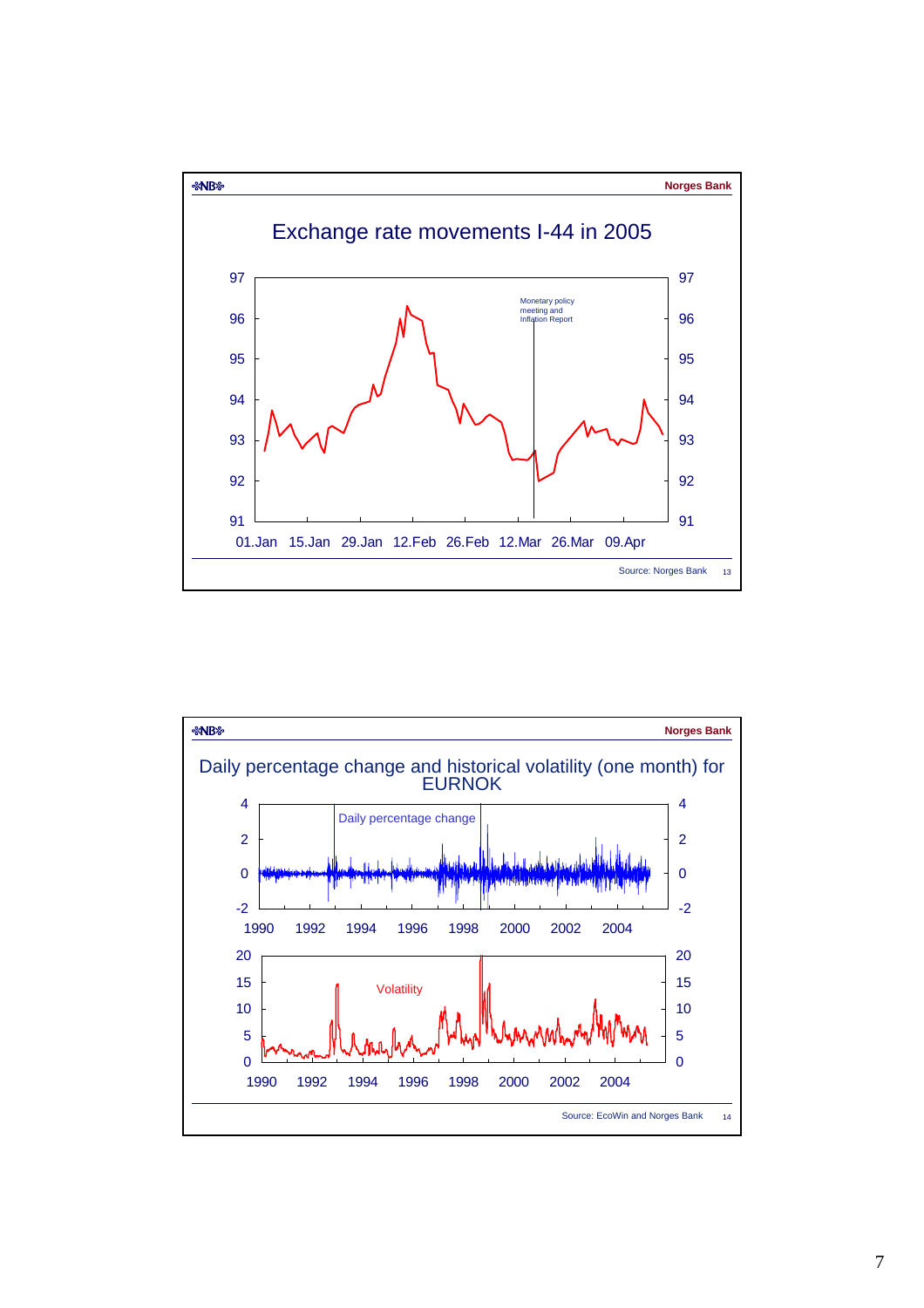

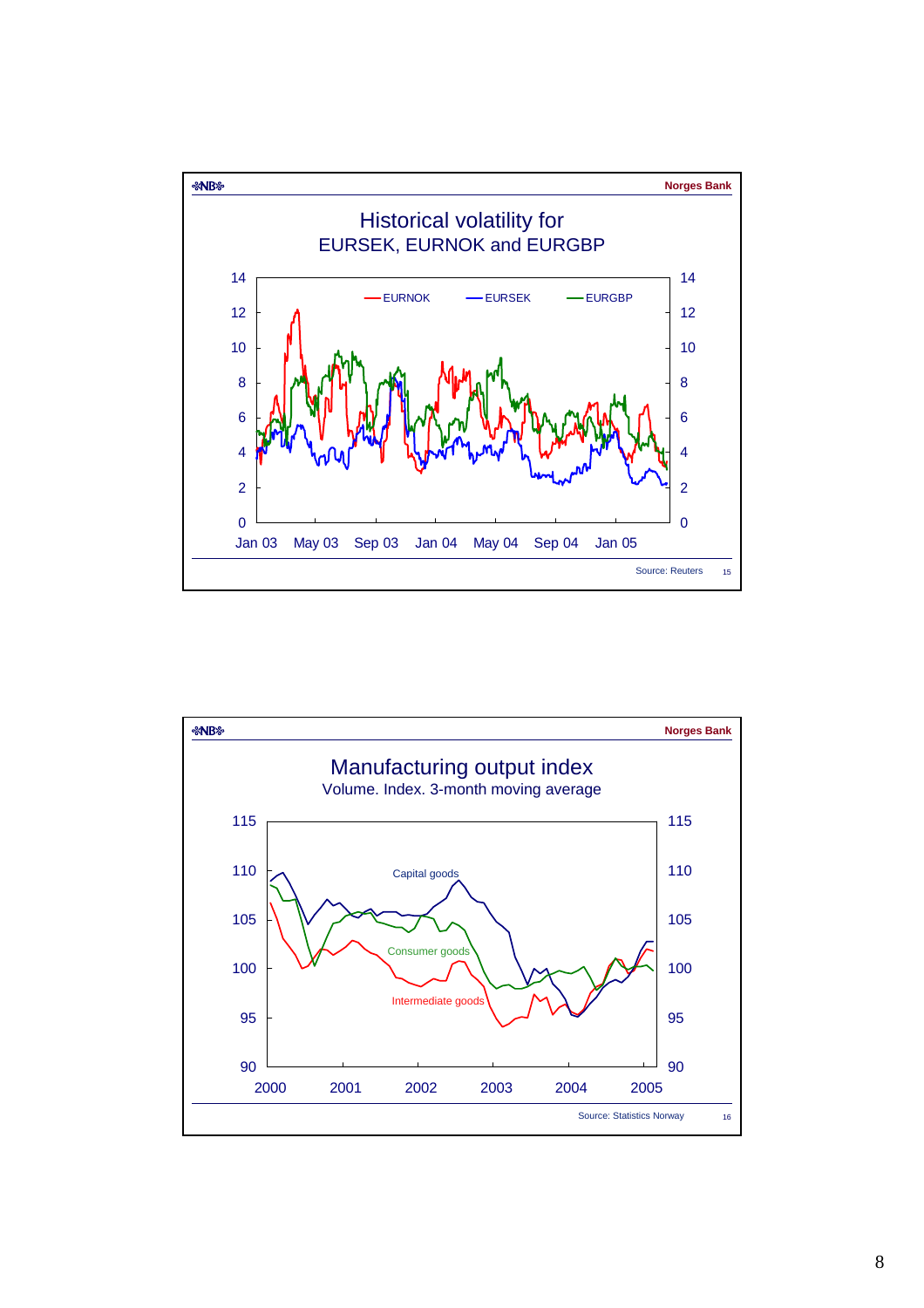

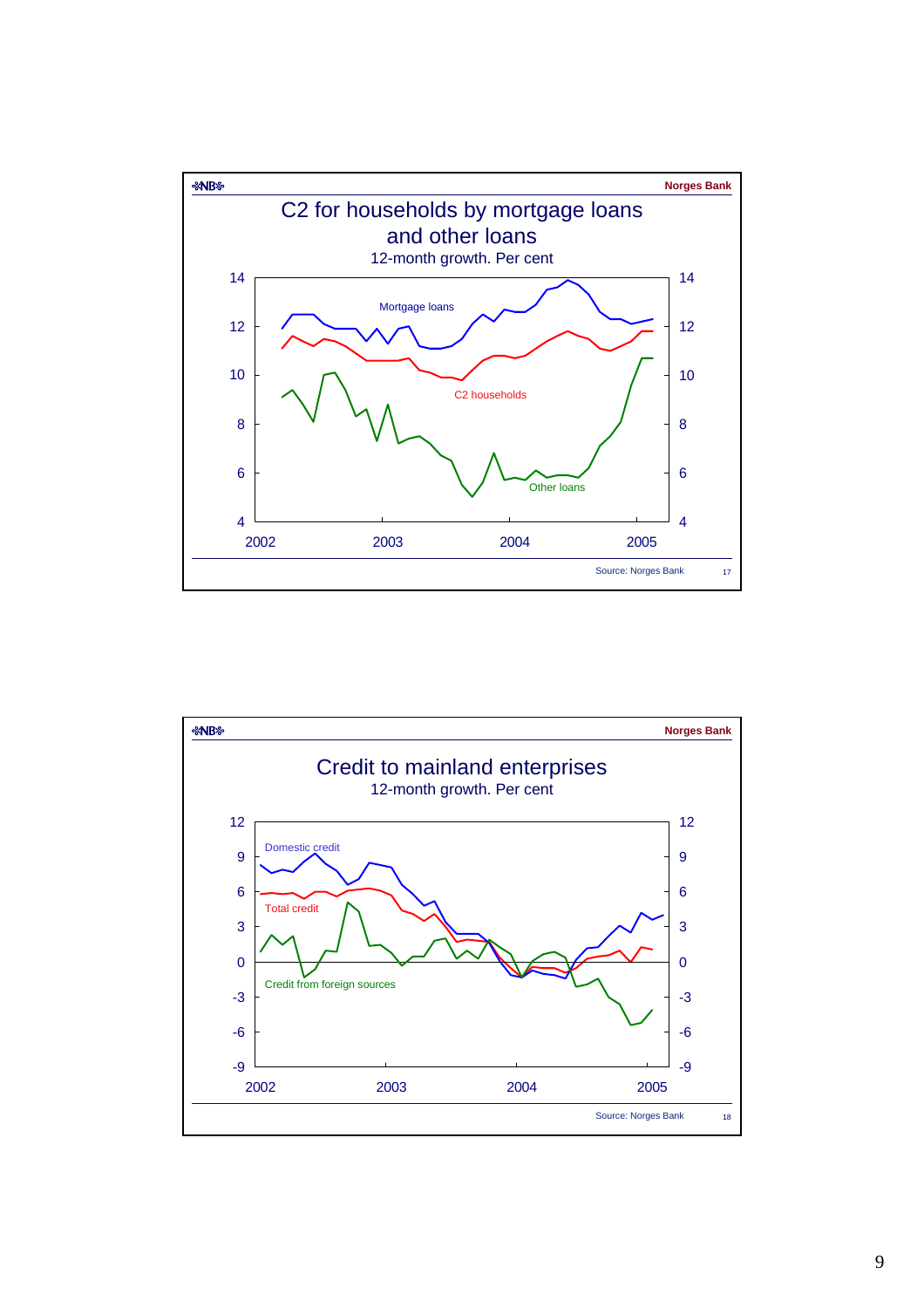

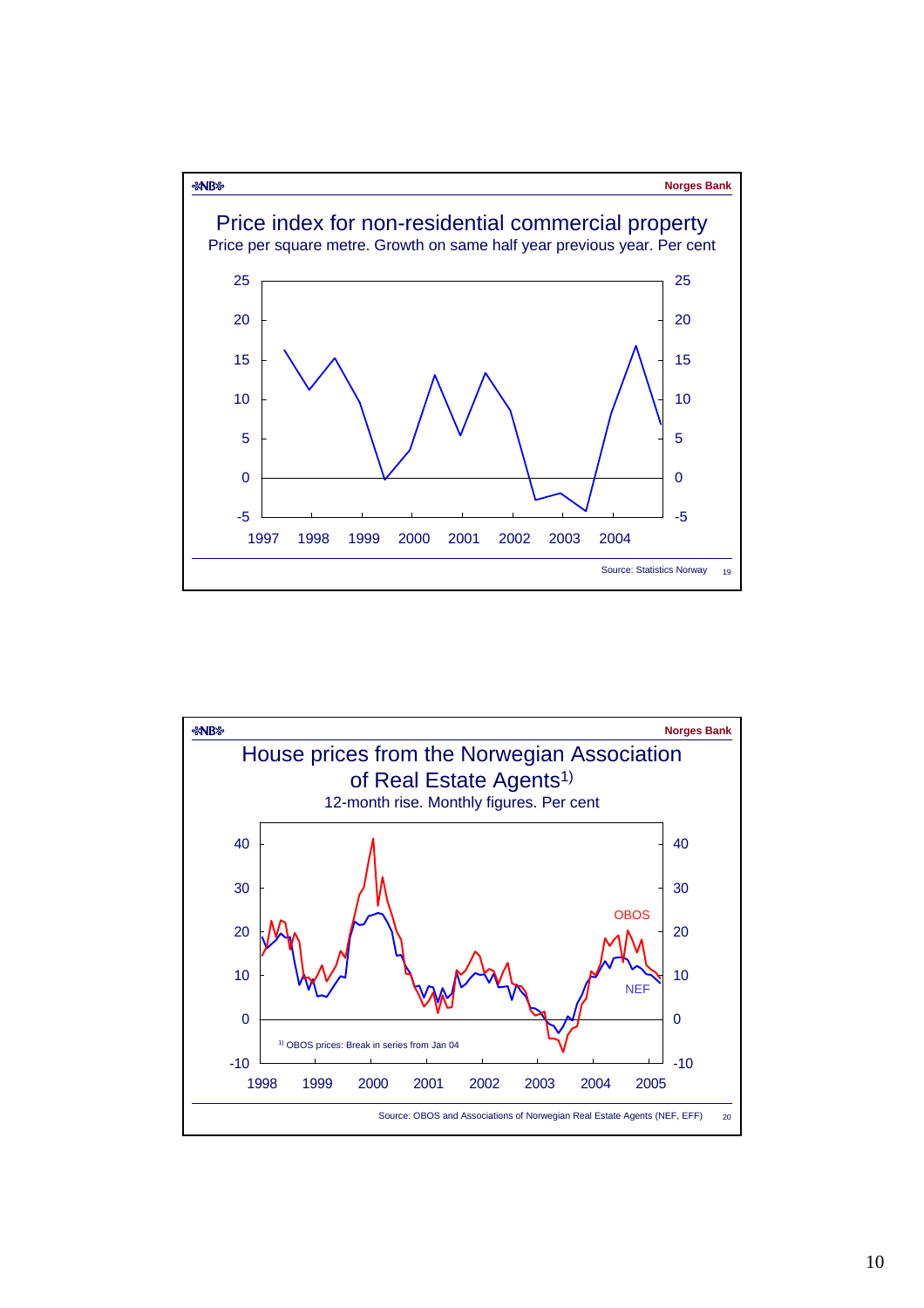

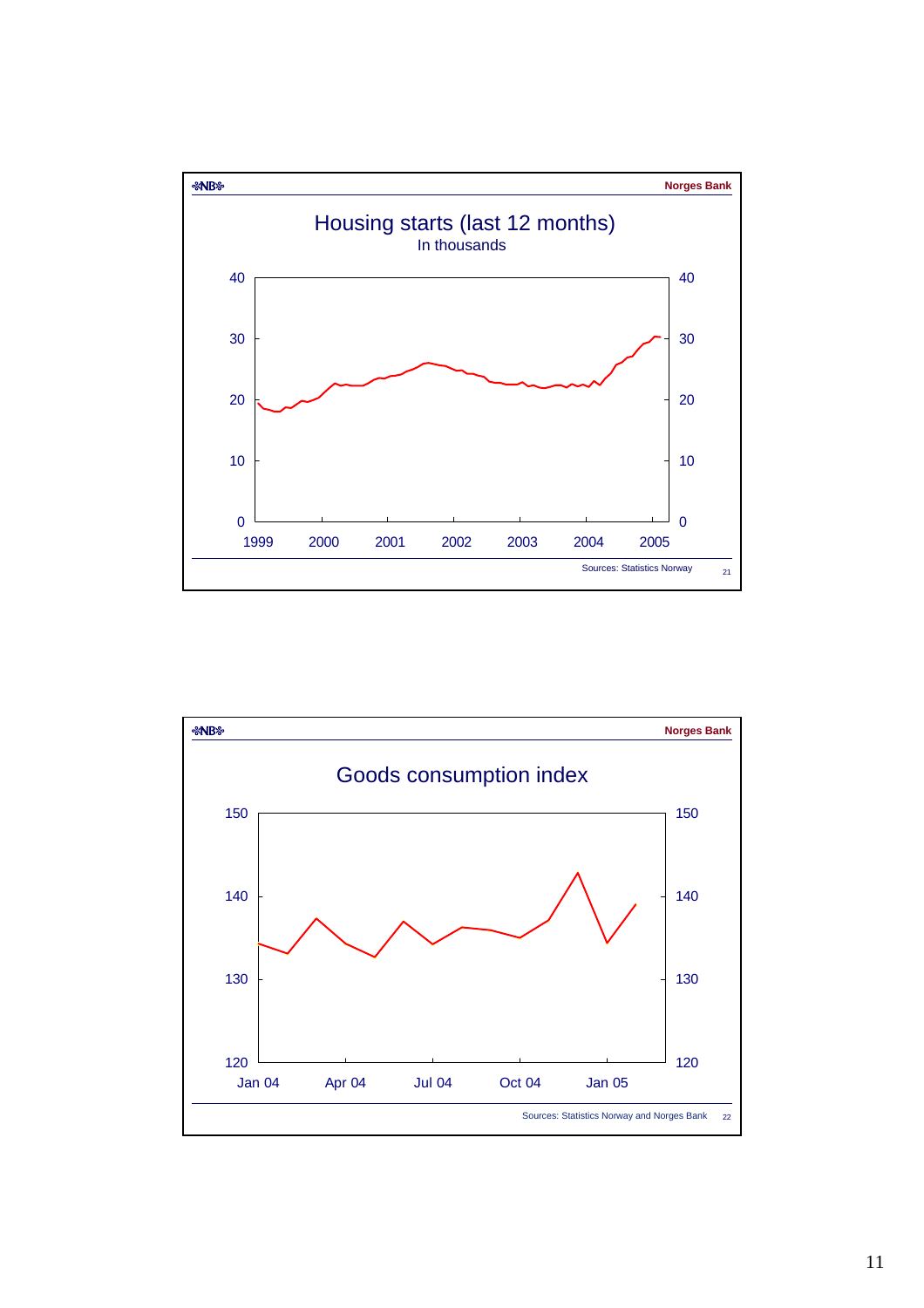